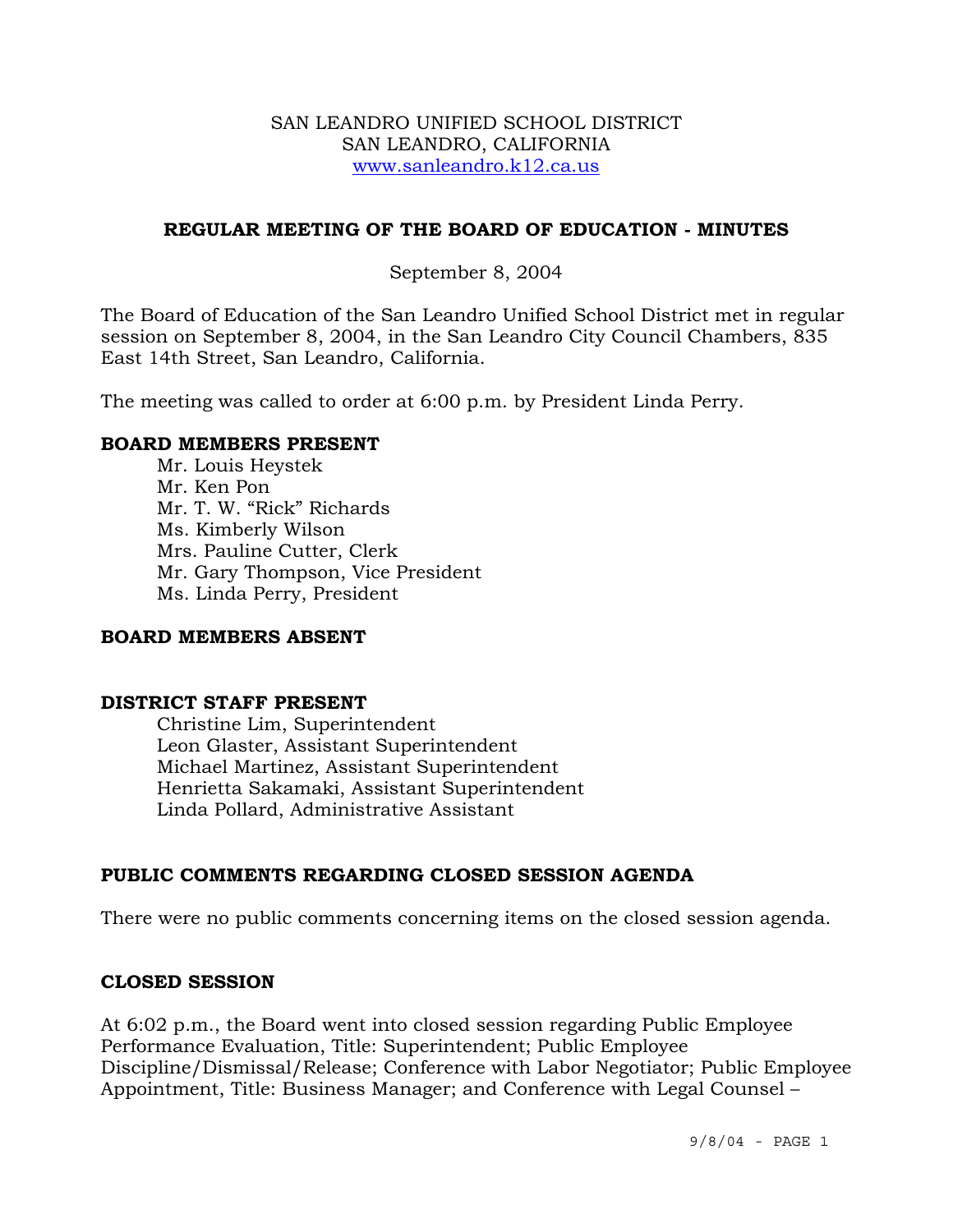Existing Litigation pursuant to Government Code Sections 54957, 54957.6, and 54956.9. The closed session was adjourned at 7:11 p.m.

The Board returned to open session at 7:15 p.m. with the Pledge of Allegiance to the Flag led by Ray Davis, who will be joining the Board, filling Gary Thompson's seat, in December. President Perry said the Board had been in closed session and on a motion made by Mrs. Cutter and seconded by Mr. Pon, the Board approve to accept the proposed settlement agreement with Zuich Insurance pending approval of the language by a 7-0 vote.

# **APPROVAL OF AGENDA**

Ms. Perry said that the Student Representative report needed to be added to the agenda.

On a motion made by Mr. Pon and seconded by Mr. Thompson, the Board approved the agenda for the regular meeting of September 8, 2004 as amended by a 7-0 vote.

**REPORTS** Student Representative - San Leandro High School representative, Sharon Ma, updated the Board on student activities including a new varsity coach for girls volleyball, Hello Rally; the first football game this Friday; freshmen elections; Hello Dance on Friday, December 17 sponsored by ASB; and picture day. She added that the opening of school went really well!

President Perry welcomed Sharon back!

# **PRESENTATIONS**

\* Amy Furtado introduced Deanna Murchison from the Electrical Contractors Trust who presented a donation of two scoreboards to San Leandro High School valued over \$10,000. Deanna introduced Dan Chivello, Shane Stoltenberg, and Matt Maloon from IBEW #595; and Byron Benton from JACT-the Apprenticeship Program. Broadmoor Electric Company will be installing the scoreboards in the gymnasium.

 President Perry presented "Going the Extra Mile" certificates to Deanna. Pat Raposo, owner of Broadmoor Electric Company who was not able to attend, will also receive a certificate. The Board thanked them for their generous donation.

• The Superintendent presented an overview of the six strategies to address the District's Focus of Closing the Achievement Gap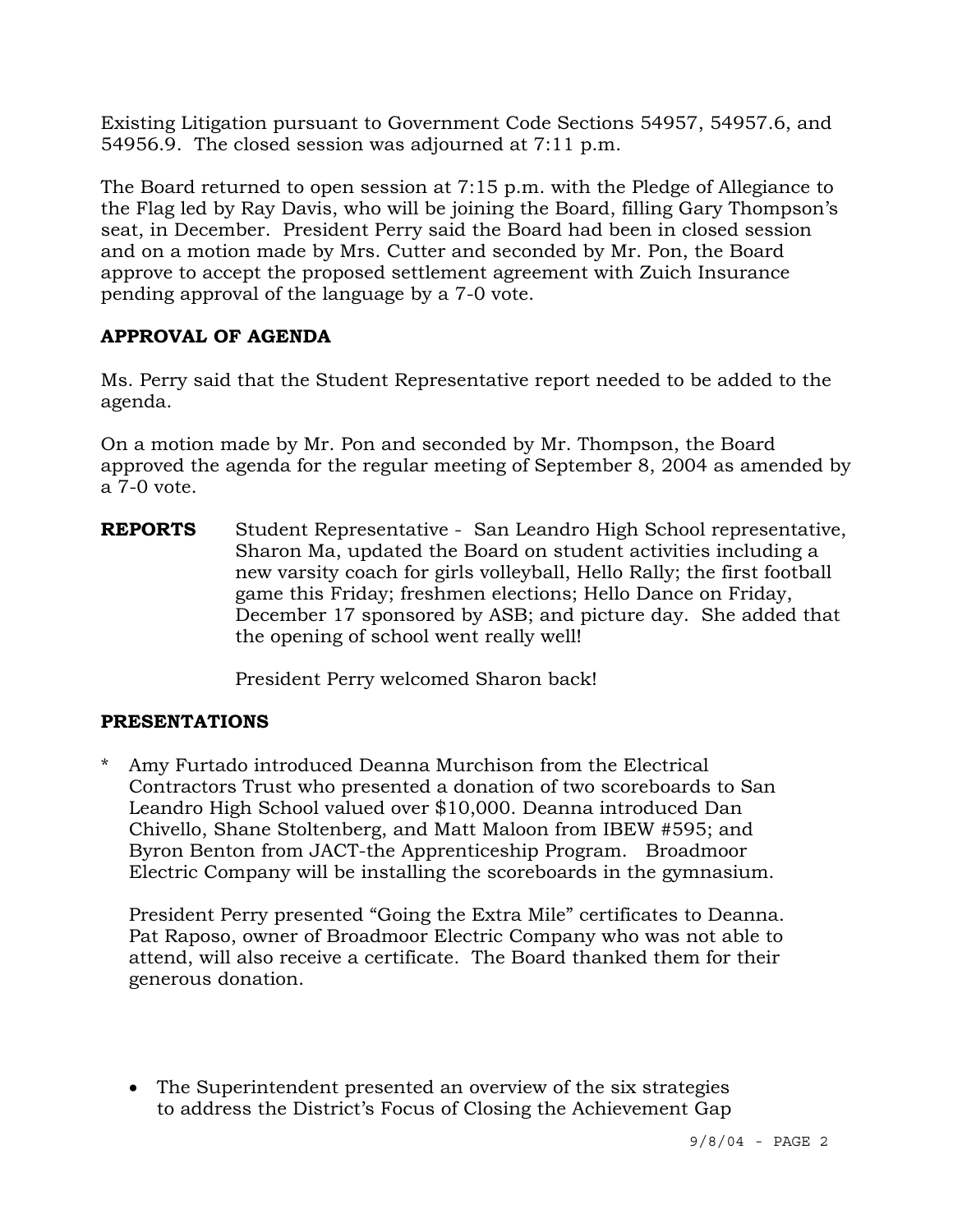by providing a "laser-like focus on the academic success for all students and a sharpened lens on equity." She said that she had already presented this presentation to the Leadership Team and expected each principal to present it to their staff and school community. The six strategies included:

- 1. Staff Communicates High Expectations & Gives Caring, Culturally Sensitive Messages
- 2. High Levels of Teacher Engagement
- 3. School Climate Fosters Students' Resilience
- 4. Disenfranchised Students have Opportunities to Learn
- 5. Culturally Responsive Schools/Classrooms
- 6. School-Linked Services & Resources

 Ms. Lim said that the Leadership Team had chosen to focus this year on Strategy#1 – "Staff Communicates High Expectations & Gives Caring, Culturally Sensitive Messages", where curriculum, instruction and assessment are aligned; standards-based instruction for all is observed daily; ongoing grade level assessments support instruction; compassionate, loving support & non-judgmental behaviors; students' exciting strengths are mirrored back to students; the genius in each child is drawn out; and "I see and hear you" are evident in each classroom.

 She publicly shared the personal commitments made by each member of the Leadership Team to closing the achievement gap; the list of the District Equity Team members and their four agreements in having courageous conversations:

- 1. Stay engaged;
- 2. Experience discomfort;
- 3. Speak your truth; and
- 4. Expect/accept non closure, and

 the Administrators' Common Agreements that the principals signed and agreed to follow to implement standards-based accountability.

 Ms. Perry felt and the Board concurred that they should have a process to follow and write down their own commitments to the focus because this is part of the District's mission statement to serve all the students.

 Superintendent Lim shared the Dragon Boat Festival race story where, in order to win the race, all of the oars had to be lined up and rowed in sync. At the Administrative Retreat, the Leadership Team wrote their commitments on an oar and placed it in the dragon boat so that they would all row together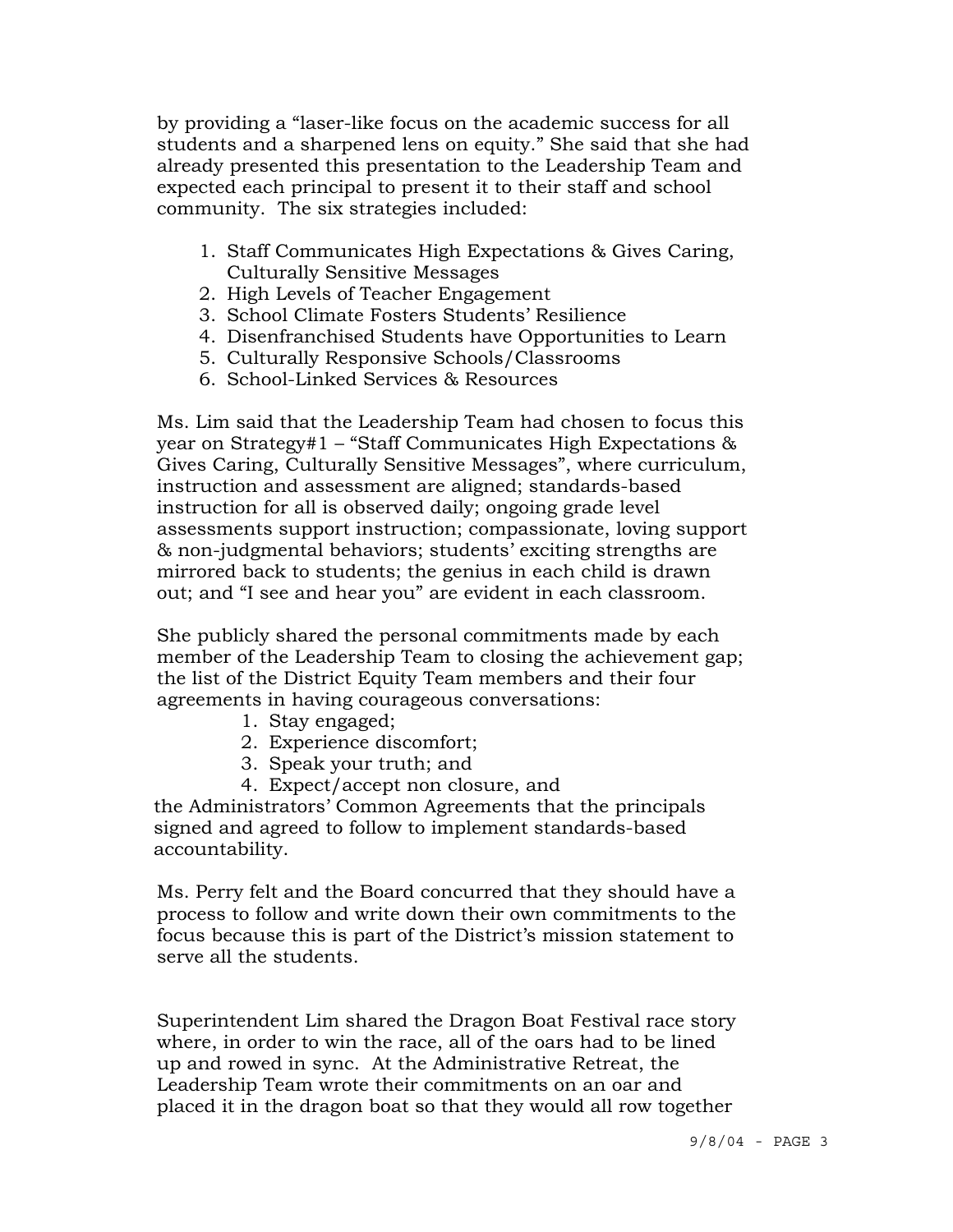and make it to the finish line.

 The Board appreciated the presentation and agreed that it was great to finally see the District moving forward and starting to "walk the talk".

 Mr. Pon would like to have a report at the end of the year on how the District's schools, staff, and students are doing; is every school focused; what school is the weakest, the strongest; what is working, what is not and the reasons why.

 Mr. Heystek said he attended the second day of the Glenn Singleton's Beyond Diversity training and this was the first training where he saw people meaningfully participating. He suggested that the Board adopt and sign a resolution reflecting the administrators' common agreement.

 Ms. Wilson commended the Superintendent for what she has been able to accomplish for the District since she arrived. "You have extended the conversations on the achievement gap and touched every school site. You have brought back preliminary data from the previous school year so we know where we were." Ms. Wilson said that we have the ability to close the achievement gap by working collectively together, and the school site principals' willingness to engage in this process is admirable, however there is still a long way to go, but the fact the District is implementing this process and has the information, leads her to believe that it is doable.

 Mr. Thompson said it's like creating a baseline and as the superintendent said, "resilience is a major factor and that every child has something to offer." Also recognizing that it takes the whole school, not just the teacher, to understand that child and creating a learning environment. The Board needs to play a roll in continuing and monitoring the process.

 Mr. Richards said he too was glad to see the District finally moving forward. However, he would like to see an update in six months from the administrator at each site so we can gage it going through the process, not after, and if there is something that needs to be addressed, we can adjust it.

 Ms. Perry said it's significant and important to have seventy-six people, who are volunteering their time, commit to equity. It says a lot about our culture and commitment of the District staff. Ms. Perry agreed that we need a six-month benchmark showing some best practices, real life experiences at our sites,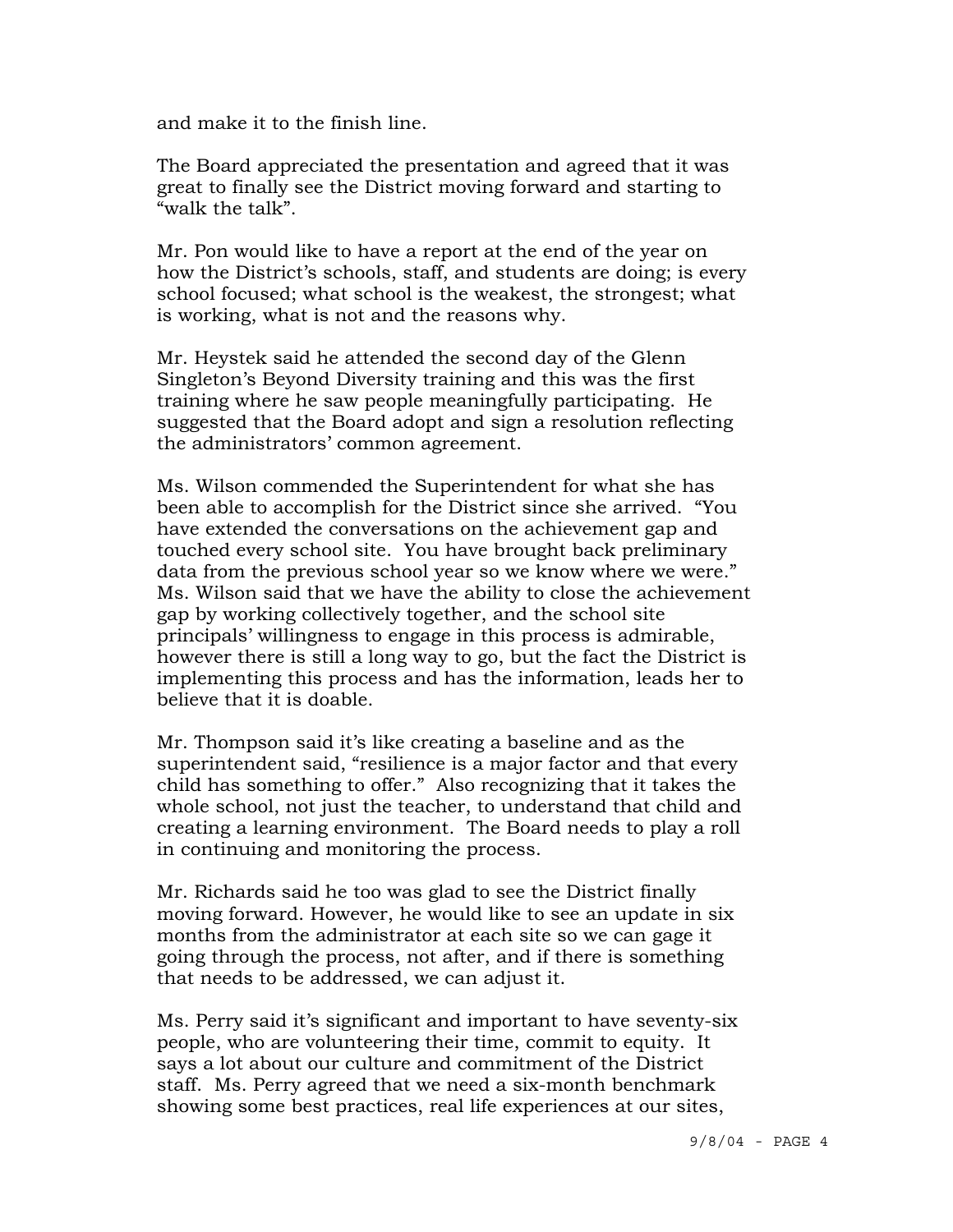what we can do, and where we can put resources to be most effective.

## **PUBLIC TESTIMONY ON NON-AGENDA ITEMS**

- Garry Grotke, principal at Madison Elementary School, addressed the Board regarding how this last year has been the best year for him as an administrator primarily because of the changes he's seen in students and staff, successes, and support. It's exciting to work and be a parent in San Leandro. Not only hearing that things will be changing and new things will be coming, but to see the results has created a new spirit. He appreciates the work, support, consistent messages that he his receiving from the District.
- Billy Campbell addressed the Board on realignment of resources in regards to the reduction of custodial staff.
- Amy Furtado said that after she gave her presentation on the District Focus to her staff, and talked about the equity work done with Glenn Singleton, she received an email from a veteran teacher saying that he had always treated students all the same and he didn't notice differences between them in his classroom; however, now he would see the color of his classroom, he would notice it, and it would change how he teaches. The focus is making a difference. She thanked the Board and District staff for all their support in helping them get the year started.

# **REPORTS**

1) Correspondence – Clerk Cutter noted receipt of communications from William Athey regarding the proposed crematorium on Timothy Drive and petitions in support of his opposition to the proposed crematorium; from Judy Galvan regarding resignation paperwork policies; and an email from Anne Caewood from United Parents inviting people to the September 11 planting at the high school.

Ms. Perry added that the Board did receive correspondence from Mr. Thomas regarding the Bancroft School "Open Space Improvement" project. Clerk Cutter said this would be part of her official report at the next meeting.

2) Superintendent's Report – Superintendent Chris Lim announced the great news about the enrollment: Our projected enrollment was 8520 and today we were at 8570! She shared the following percentages of the actual enrollment against the projected enrollment at each site: Garfield, .97; Jefferson 1.01; Madison, .99; McKinley, 1.03; Monroe 1.05; Roosevelt, .99;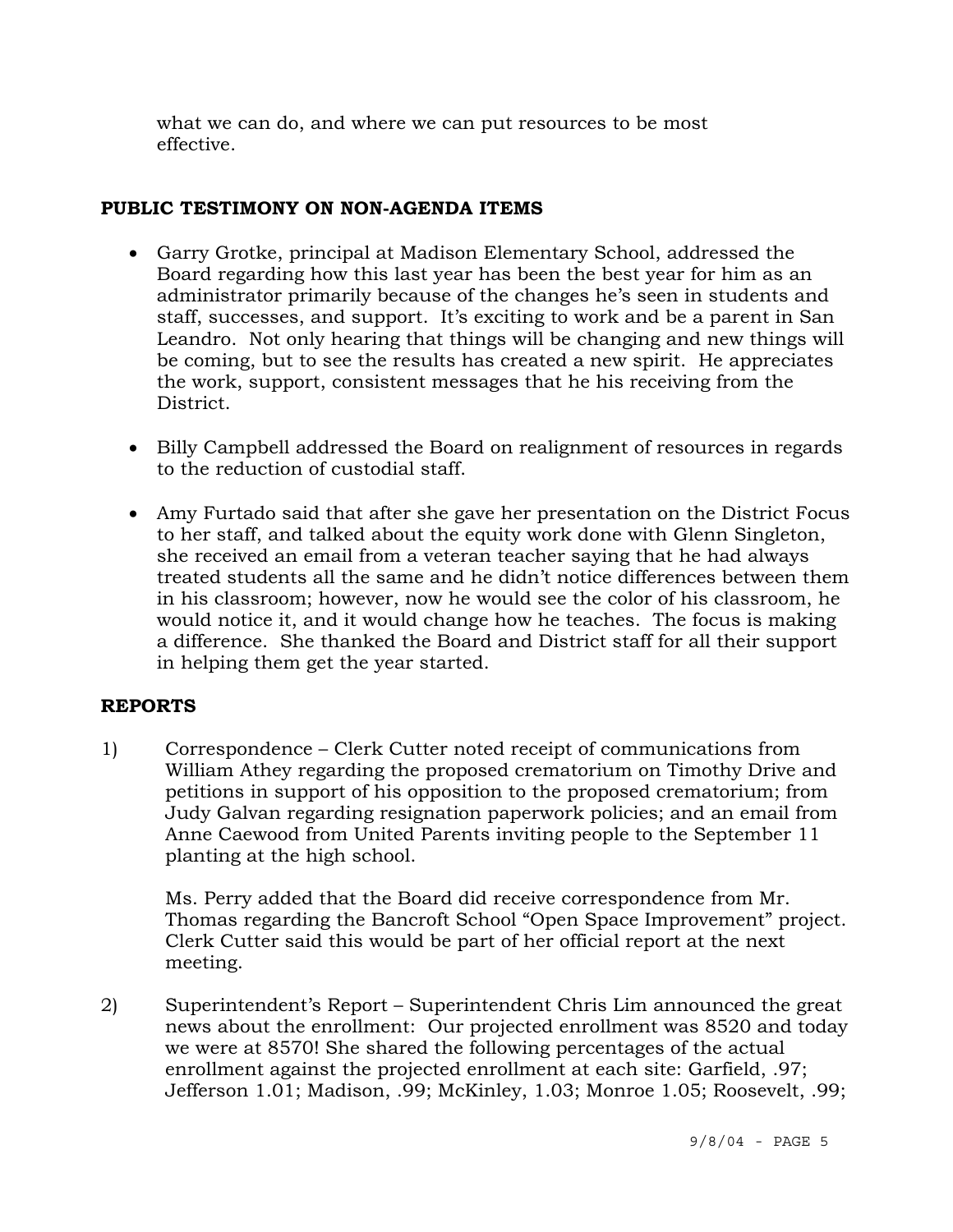Washington, .98, Wilson, 1.01; Bancroft, 1.04; John Muir, .97; San Leandro High School, 1.01; Lincoln, 100; Lighthouse, 1.20. That is a healthy District average of 1.01. She added that a demographer was not hired. The staff came together and worked with the principals taking the average of last year's enrollment and projecting it out. She mentioned that Cabinet would be meeting on Friday to finalize, possibly combining classes, to maximize enrollment, i.e. a 2/3 combination was created at Madison, opening a class or two at the 2<sup>nd</sup> or 3<sup>rd</sup> grade level, and looking at the heavily impacted sixth grade at Bancroft and Muir.

Mr. Thompson raised concerns about the combination classes. He would like to see the schools begin informing their parents as early as possible on what combination classes mean and that the quality of the education is still in tact.

## 3) Board Committee Reports

• City/District Liaison – Mr. Pon reported that they met Sept. 8 and discussed the Bancroft Middle School Joint Recreation Project and received an update from City staff on the August 4 meeting and the Recreation and Parks meeting on Sept. 1. They also looked at the joint use agreement that would apply to this project which would be similar to the joint agreement with the Muir field. The City is looking to apply for a state grant and the joint agreement needs to be included with the application by the Nov. 5 deadline. As a result of these meetings priorities included a new track; turf area for soccer and youth softball, and basketball courts. Neighbors that border the school were concerned about the noise, parking and traffic congestion, possible bright lights, balls coming over the fence, trash, unauthorized use, maintenance, and enforcement issues. The next joint meeting is scheduled for Sept. 28.

Ms. Perry would like to meet with the neighbors before the Sept. 28 joint meeting. She said that the District has asked for information from the City regarding their experience with the Washington Manor Middle School Project and if there had been a lot of maintenance and police complaints etc.

 Mr. Heystek was concerned about the timeline for approving the joint use agreement, memorandum of understanding, and having the Board hear the neighbors' concerns.

 Ms. Cutter strongly felt that this was a City-driven project and had bypassed the Board. The Facility Committee has not discussed this, and we have not had any input regarding the joint use. Her concerns included whether or not the Bancroft P.E. staff had been consulted, how it fit into their program, and if the parking issue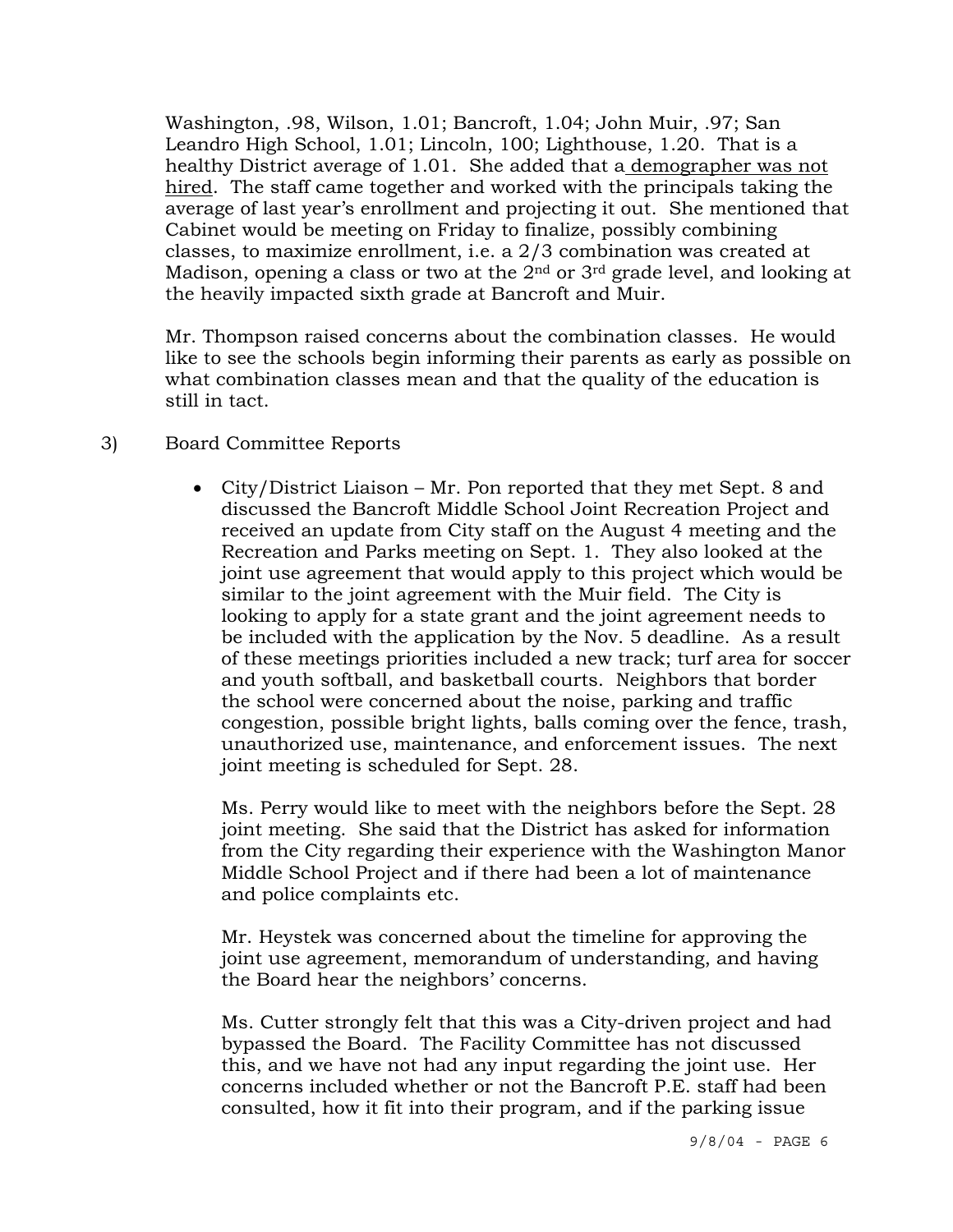had been addressed. She felt that the District's needs were not being met and that there was not enough time to look at everything before the deadline.

 It was the consensus of the Board that, before meeting with the entire City Council on Sept. 28. discuss it at the Facilities meeting on Sept. 10, and then add it to the Board agenda as a discussion item for the Sept. 21.

Mr. Thompson suggested that after the Board meeting on Sept. 21<sup>st</sup>, the District submit a list of questions and concerns to the City prior to the Sept. 28 meeting.

- 4) Board Representatives' Reports
	- Eden Area Regional Occupational Program Ms. Wilson reported on the August 25 meeting that she attended as an alternate. Discussion included the new culinary program (which as a waiting list) and the new high-tech facility being built; Resolution No. 302, opposing Senate Bill 2 – Mandatory Healthcare Legislation; and they approved a new County software program.

 Mr. Richards reported on the September 2 meeting. They met the culinary program instructor and approved the architect firm for the project. Until the facility is built, the instructor has a certified vehicle where he can cook and the students can begin learning. The committee decided to not take a position on Senate Bill 2 and approved the salary schedules for 2004/2005. The committee will be meeting again in October and November. A reception is being planned prior to the November meeting for Barbara Sidari, who will not be returning to the ROP Council, as she has decided not to run for re-election for the San Lorenzo School Board. He will pass on more information as it becomes available.

• San Leandro Chamber of Commerce Community Partners Committee – Ms. Perry said they met today, Sept. 8. Representatives from United Parents and Chabot College were in attendance. This is an information/sharing opportunity in which we shared the opening of school and the Saturday planting at the high school.

## **CONSENT ITEMS**

Mr. Pon requested that Consent Item #1.1-C be pulled for the following corrections: Page 16, line 1: The trustee who made the motion on Conference Item 1.5-CF needs to added; Page 17, 4.2 CF, paragraph 2, line 5; "collect the change"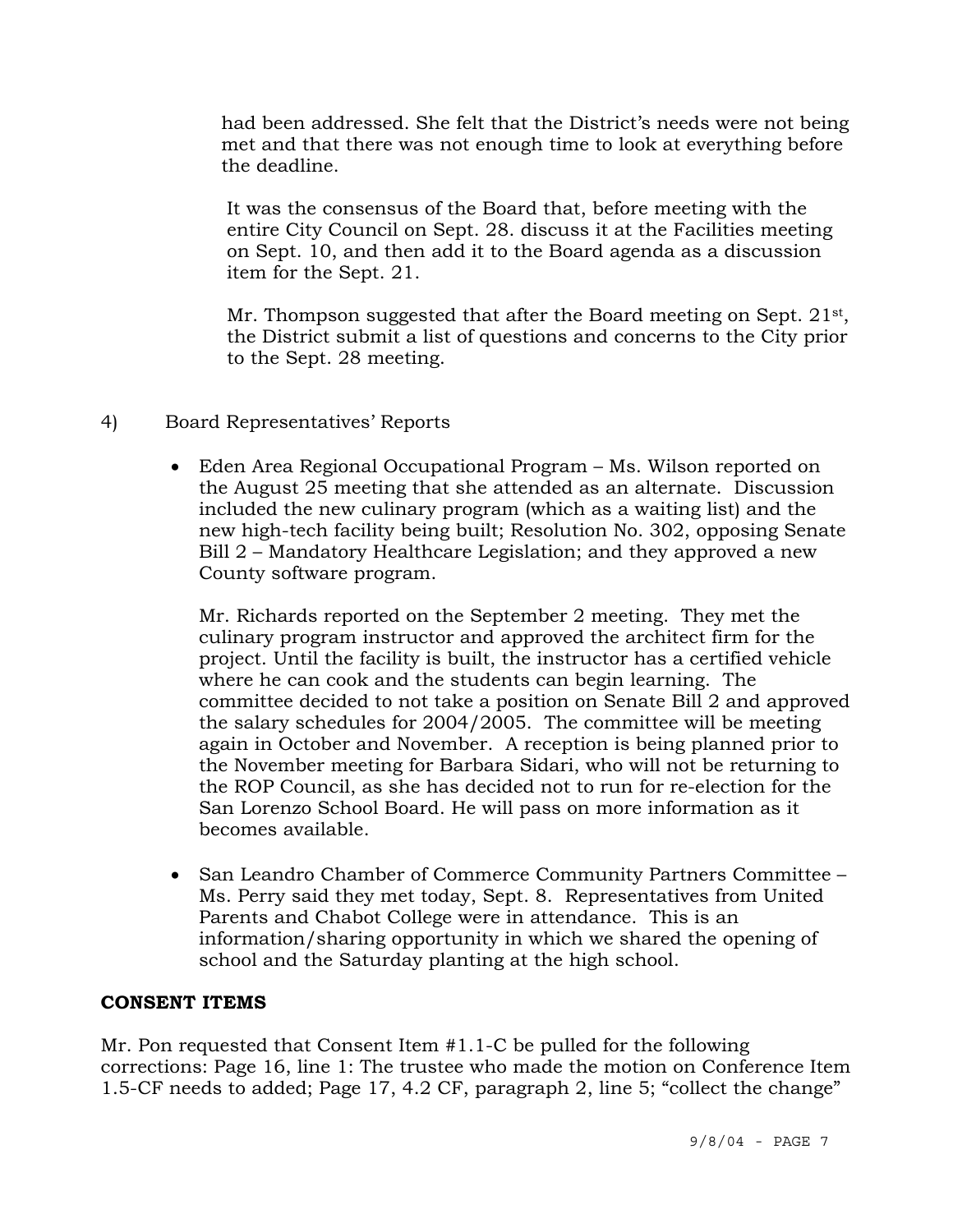should be "collect the developer fee as a result of the change"; and "Mr. Edwards said that if facilitis change" should be "Mr. Edwards said that if the facility changes to a ….; and on Page 20, paragraph 2, line 5 and 6: "Louie" should be "Louis".

## Human Resources

2.1-C Acceptance of Personnel Report

Educational Services

- 3.1-C Acceptance of Donations
- 3.2-C Non-Public School Contracts

On a motion made by Mr. Richards and seconded by Mrs. Cutter , the Board approved the consent items by a 7-0 vote.

### General Services

1.1-C Approval of Board Minutes – August 24, 2004

On a motion made by Mr. Pon and seconded by Mrs. Cutter, the Board approved the Board minutes for August 24, 2004 as amended by a 7-0 vote.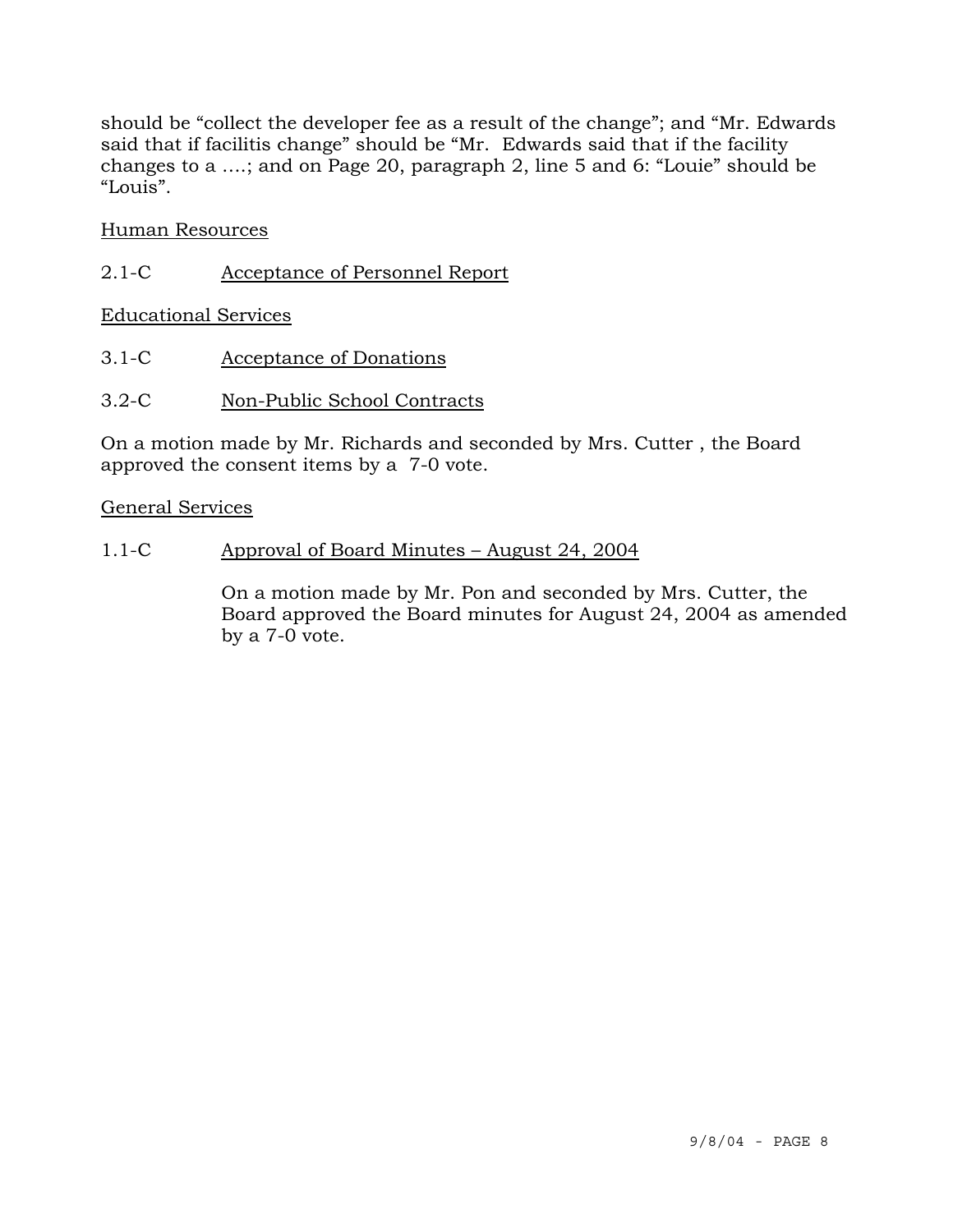## **ACTION ITEMS**

### Human Resources

2.1-A Computer Technician Job Description

## **PUBLIC COMMENT**

Billy Campbell thanked the staff for reviewing the description with the Teamster unit and is confident that this person will not be performing duties related to Teamster bargaining unit work.

On a motion made by Mr. Richards and seconded by Mr. Heystek, the Board approved the revised job description for the Computer Technician by a 7-0 vote.

### **CONFERENCE ITEMS**

### General Services

1.1-CF Revision of Board Policy 1312.3, Uniform Complaint Procedures

Prior to the vote, Trustee Wilson asked to be excused.

### **PUBLIC COMMENT**

Billy Campbell asked about employees filing a complaint against people who are using our facilities through Community Services and this issue not being addressed in this policy. Ms. Perry referred to the Superintendent for follow-up.

On a motion made by Mr. Heystek and seconded by Mr. Pon, the Board approved the revised Board Policy 1312.3, Uniform Complaint Procedures as discussed by a 6-1 vote. Ms. Wilson abstaining because she was out of the room for the discussion.

## 1.2-CF Revision of AR 1312.3, and Addition of E(1) 1312.3; E(2) 1312.3 (a)(b); E(3) 1312.3 (a)(b), Uniform Complaint Procedures

Prior to the vote, there was confusion regarding approving or not approving Administrative Regulations (ARs).

Ms. Lim said that reason the AR was part of this item was because staff was recommending that the exhibit be included with the AR.

It was decided that the motion should be "move to receive for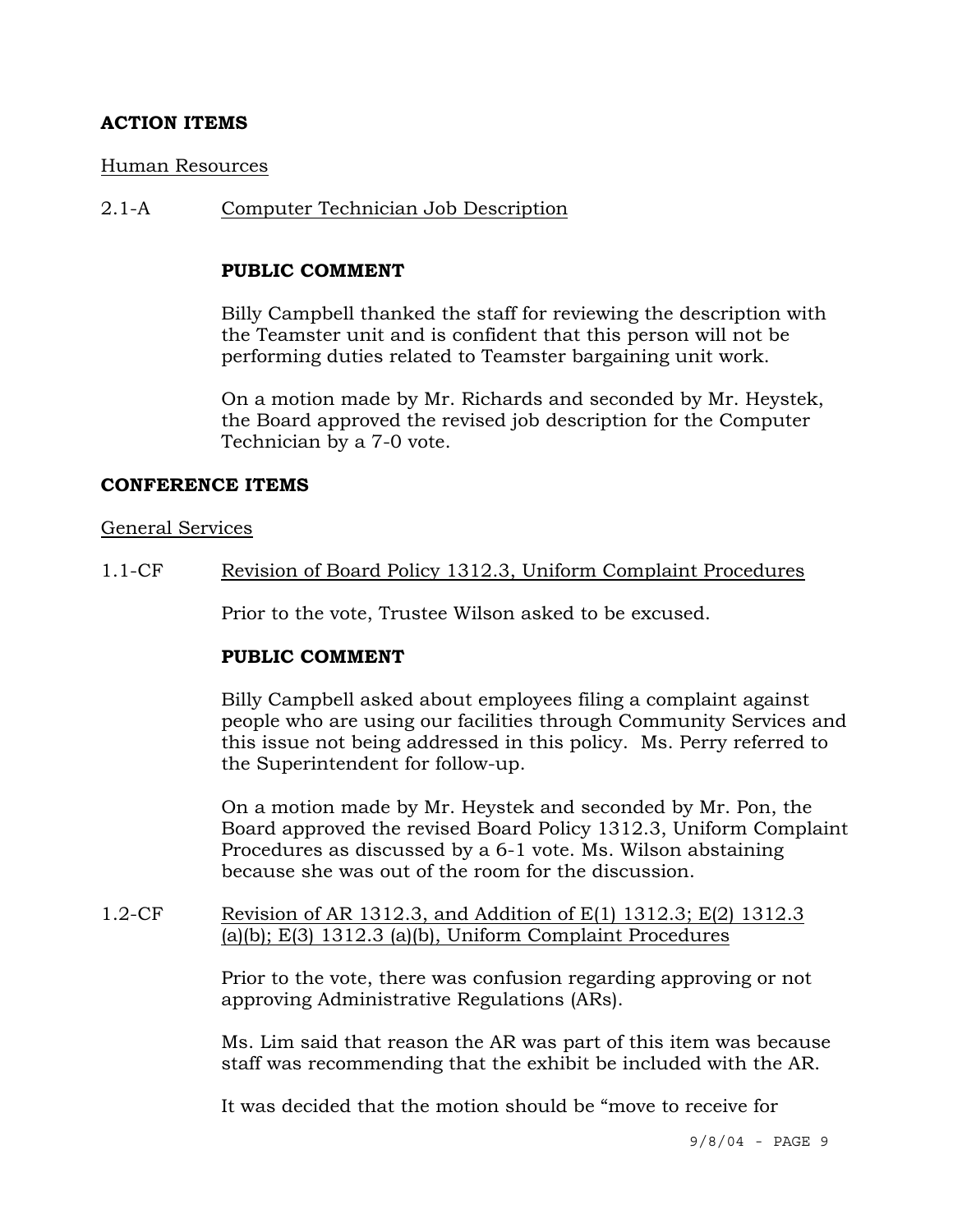information the revised AR 1312.3, and approve the Addition of E(1) 1312.3; E(2) 1312.3 (a) (b); E(3) 1312.3 (a)(b), Uniform Complaint Procedures".

Mr. Heystek asked when the sixty days began in regards to #5 of E(2) 1312.3(b). Ms. Sakamaki said that the regulations under the compliance are very clear, the date the sixty days begins is when the complaint is first heard.

Ms. Perry summarized that the #5 of E(2) 1312.3(b) should read: "If the Board hears complaint, it renders a decision within sixty (60) calendar days **of receipt of the complaint by the district.**"

On a motion made by Mrs. Cutter and seconded by Mr. Richards, the Board received for information the revision of AR 1312.3, and approved the Addition of E(1) 1312.3; E(2) 1312.3 (a)(b); E(3) 1312.3 (a)(b), Uniform Complaint Procedures as amended by a 7-0.

## 1.3-CF Revision of AR 4244/4344 (a)(b)(c), and Addition of AR 4144 (a)(b); E(1) 4144; E(2) 4244/4344; and E(3) 4244/4344, Complaints

On a motion made by Mrs. Cutter and seconded by Mr. Thompson, the Board received for information the revision of AR 4244/4344/ (a)(b)(c); and the addition of AR 4144 (a)(b); and approved  $E(1 4144;$ E(2) 4244/4344/; and E(3) 4244/4344, Complaints by a 7-0 vote.

## Business, Operations and Facilities

# 4.1-CF Mandated Cost Contract for 2004/2005 Prior to the vote, Ms. Perry added that this is the same firm that the District has used in the past.

On a motion made by Mr. Thompson and seconded by Mr. Richards, the Board approved the Mandated Cost contract for 2004/2005 by a 7-0 vote.

4.2-CF Proposition 55, Facilities Grant Funds

Ms. Perry explained that this is the connectivity project for technology. She thanked Mr. Glaster and his team for all their work.

On a motion made by Mr. Thompson and seconded by Mr. Pon, the Board approved the authorization to apply for and accept \$670,000 from Proposition 55, Facilities Grant Funds for John Muir Middle School by a 7-0 vote.

4.3-CF Resolution #04-43, Wilson Parking Lot Project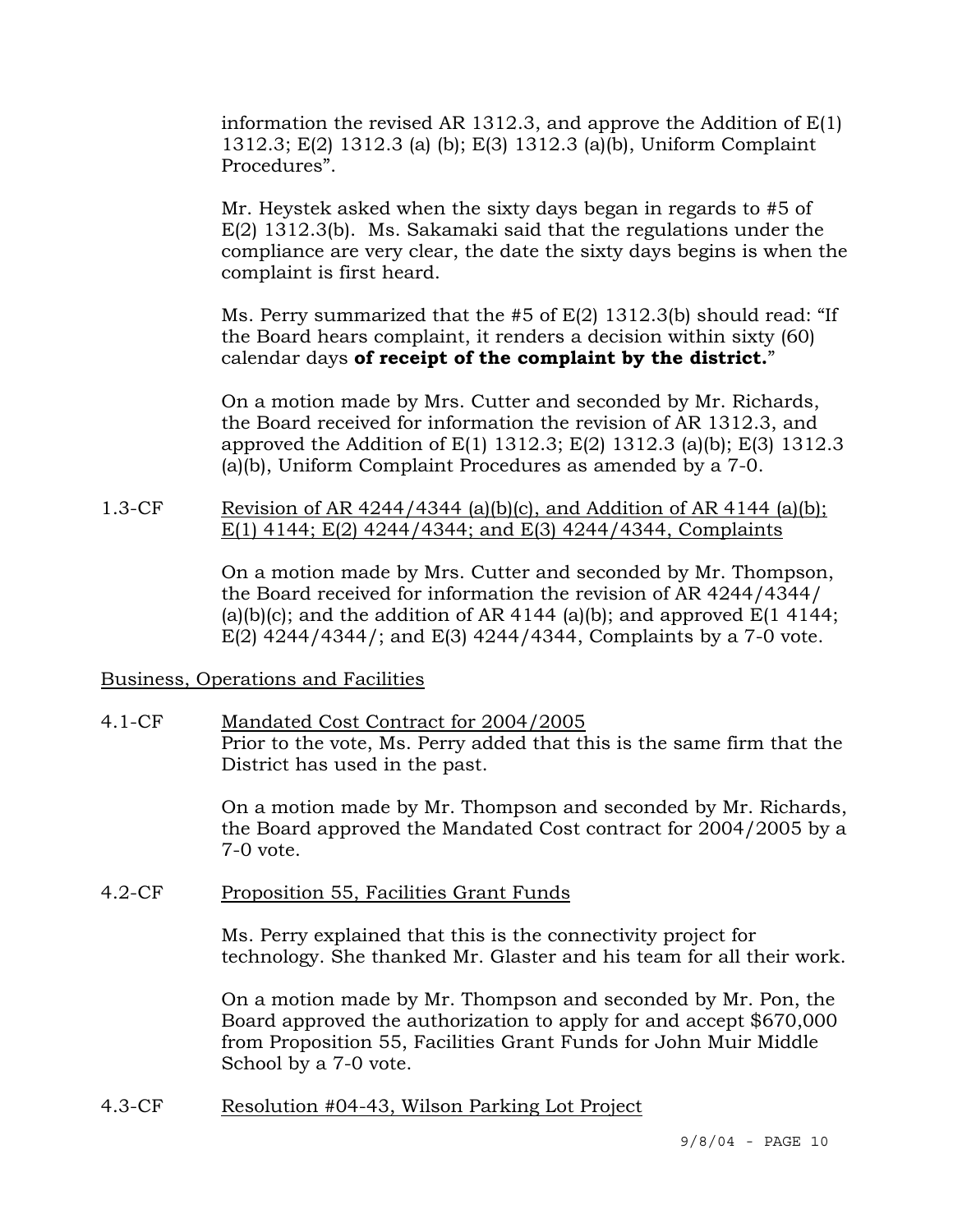Mrs. Cutter wanted to know if this was coming out of the site's ratio of the deferred maintenance funds that they would be receiving. Mr. Glaster indicated that the District has deferred maintenance money that is based on the needs of the District. Parking spaces at the Wilson and Muir campus were lost because of construction, causing safety issues with students and the need for teachers to park on side streets, so staff is recommending construction of a parking lot on the Wilson campus to alleviate the safety issue and allow teachers to park on the campus.

Mr. Thompson was concerned if something were to happen in the future how would that be prioritized in terms of this deferred maintenance budget. Mr. Glaster said that there is approximately \$700,000 left in the budget for other special projects, even with the special funds going to school sites and the projects already completed.

On a motion made by Mr. Heystek and seconded by Mrs. Cutter, the Board adopted Resolution #04-43, the Wilson Parking Lot Project by a 7-0 vote.

### **INFORMATION ITEMS**

### General Services

### 1.1-I AR 5117.1, Inter-District Attendance Permits

Mr. Heystek wanted an explanation on the history of the District's appeal process and why the Superintendent or Board of Education are not part of the process.

Ms. Sakamaki explained, that beginning this summer, when the District receives an inter-district appeal for not approving a permit, the appeals committee, consisting of the Assistant Superintendent of Business, Educational Services and the Director of Student Support Services, hears the appeal. In essence the Superintendent is giving the committee the responsibility of reviewing those appeals.

Mr. Heystek said that he never realized that there was a District policy because it is not reflected in the AR. His concern has been that the County Board of Education has not adequately represented the interest of the school district.

Ms. Sakamaki added that when the parent letter is sent out denying the request, the Director of Student Services indicates the reason, informs the parents that they can appeal it to the County Board,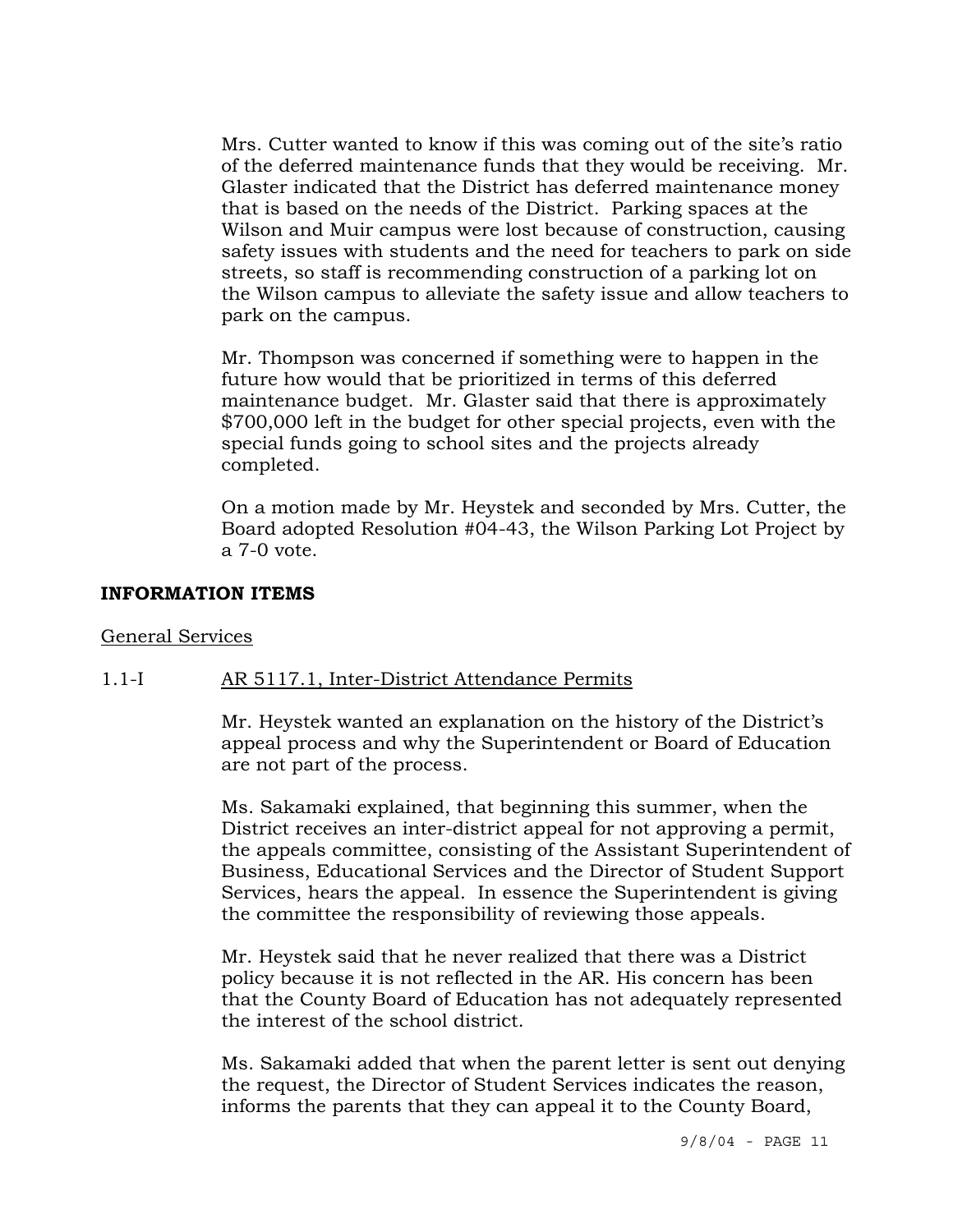and also informs them that the District can listen to their appeal directly because there may be some additional information needed.

Mr. Heystek would like to see this formalized in this AR and added that if our responsibility is to inform families of their rights to appeal to the County, we should do the same for their rights to appeal to the school district, keeping it line with our complaint procedures.

Ms. Sakamaki said staff will add language to that effect to the AR.

## **ADDITIONAL SUGGESTIONS AND COMMENTS FROM BOARD MEMBERS**

Mr. Richards reported that on Saturday, October 16, there will be a carnival at Madison and they would like members of the Board to be judges in a cake decorating and costume contest sometime between. 2:30-4:30 p.m. Please let him know if you are interested; December 2 there will be a benefit concert by Lenny Williams. Master of Ceremonies will be either Kevin Brown from KBLX Radio or Dennis Richmond from Channel 2. The benefit concert is sponsored by John Muir Middle School and proceeds will benefit their vocal and instrumental programs. It starts at 7:00 p.m. with a VIP reception for Mr. Williams and the concert sponsors, KBLC TV Cable Channel 78, KBLX Radio, San Leandro Times, and San Leandro Chamber of Commerce.

Mrs. Cutter said that the registration process at the high school was clear and concise. Parents knew what to provide to prove residency and what to do if they didn't have the proper documentation. She added that it was nice to see how smoothly class scheduling went, and how clean the campus was. She would like to hear from Director of Facilities and Operations, Mike Murphy, if all the changes at the high school made the difference that the District was hoping for.

Mr. Thompson provided Superintendent Lim with a packet of information on the Alameda County School-Based Health Coalition that has health centers at several high schools in the county including Berkeley, Alameda, Encinal, Island, BASE, Oakland Technical, James Logan, Fremont, and San Lorenzo High Schools. This is information only packet that tells about what the coalition does, the services it provides at these different health centers at those high schools, and the process. He added that since we are looking at the high school as our flag ship, he would like to encourage the District as well as the Board (since this would need Board approval) to look at this information and then, as the year goes on, possibly contact the coordinator as a potential resource for San Leandro High.

Ms. Wilson applauded the electrical union for their donation, and the District for developing some incredible partnerships. She was pleased to see how we have reached out and connected to programs in San Leandro who are looking to support our schools in any way that they can.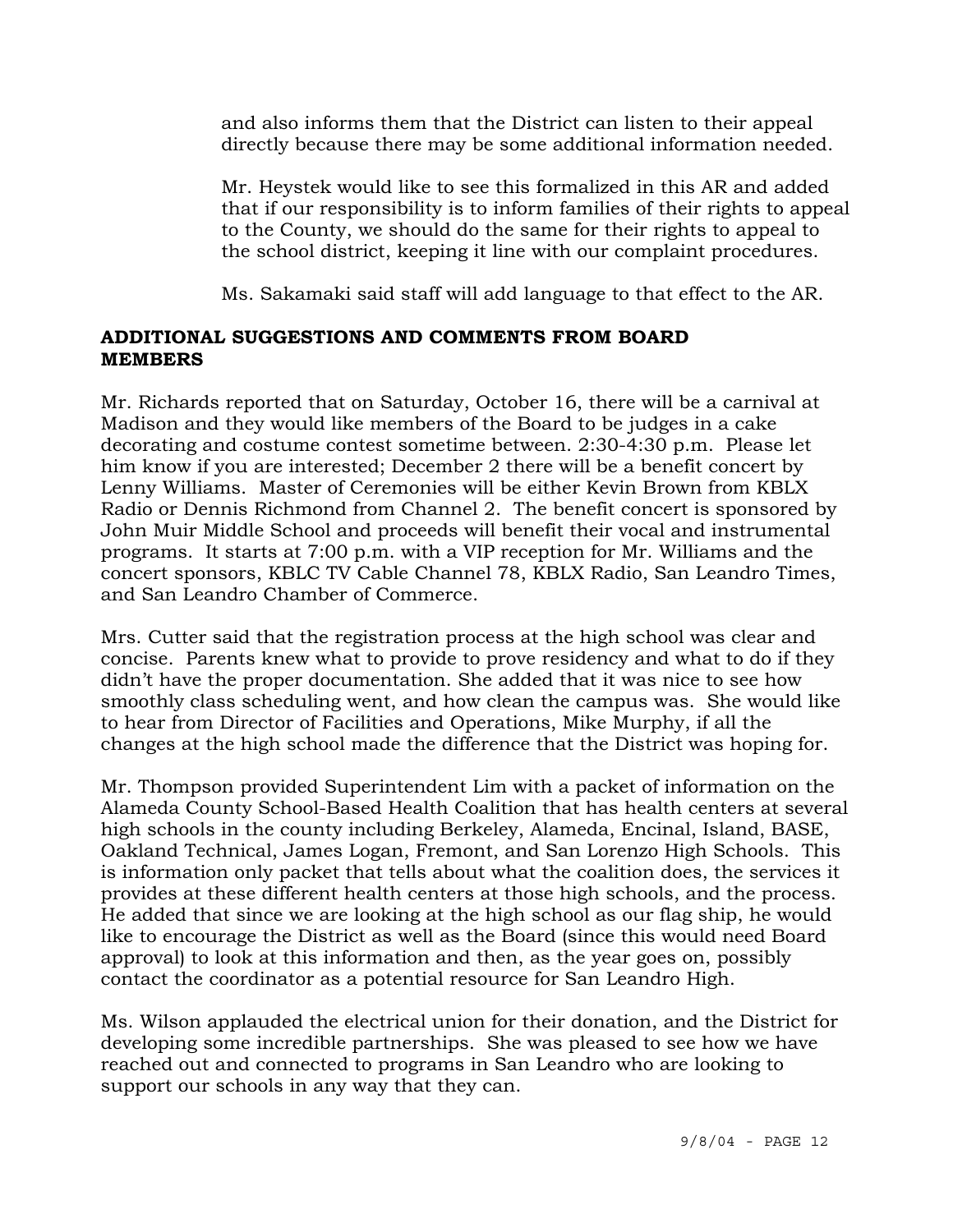Ms. Perry thought that the opening of school was outstanding and a wonderful experience. She visited eight campuses on the first day of school. There were no lines in the office; and things were taken care of very efficiently. At the high school she spent an hour and a half shadowing Dan Herrera where every student was in the classroom. She has received a lot of positive feedback from parents and staff regarding District support. She reported that ACSBA will be on Sept. 16, 7:00 p.m. at the County with a panel discussion on the *California Performance Review* (CPR); Mr. Pon and she attended the City Council meeting regarding the crematory issue (bringing the District's letter of response with them). There were approximately 500 people in attendance and the Council adopted a 45 day moratorium with a public hearing on Oct. 18 where they will consider a one year moratorium. Public comment will be held until that public hearing in October. Formal concerns have been submitted to the Bay Area Air Quality Management District (BAAQMD), who must reply to each comment received, and they have asked the owner of the proposed crematory to let them know within five days if he wants to proceed with the application.

Ms. Perry requested that tonight's meeting be adjourned in memory of Mike Martinez's mother-in-law and all of the victims of 911 including her friend Mark Bruce.

## **ANNOUNCEMENT**

## **Future Board of Education Meeting**

- Regular Meeting September 21, 20P04
- Regular Meeting October 5, 2004
- Regular Meeting October 19, 2004
- Regular Meeting November 16, 2004
- Regular Meeting November 30, 2004
- Regular Meeting December 7, 2004
- Regular Meeting December 14, 2004
- Regular Meeting January 11, 2005
- Regular Meeting January 25, 2005
- Regular Meeting February 1, 2005
- Regular Meeting February 16, 2005
- Regular Meeting March 1, 2005
- Regular Meeting March 15, 2005
- Regular Meeting April 5, 2005
- Regular Meeting April 19, 2005
- Regular Meeting May 3, 2005
- Regular Meeting May 17, 2005
- Regular Meeting June 7, 2005
- Regular Meeting June 21, 2005

### **ADJOURNMENT**